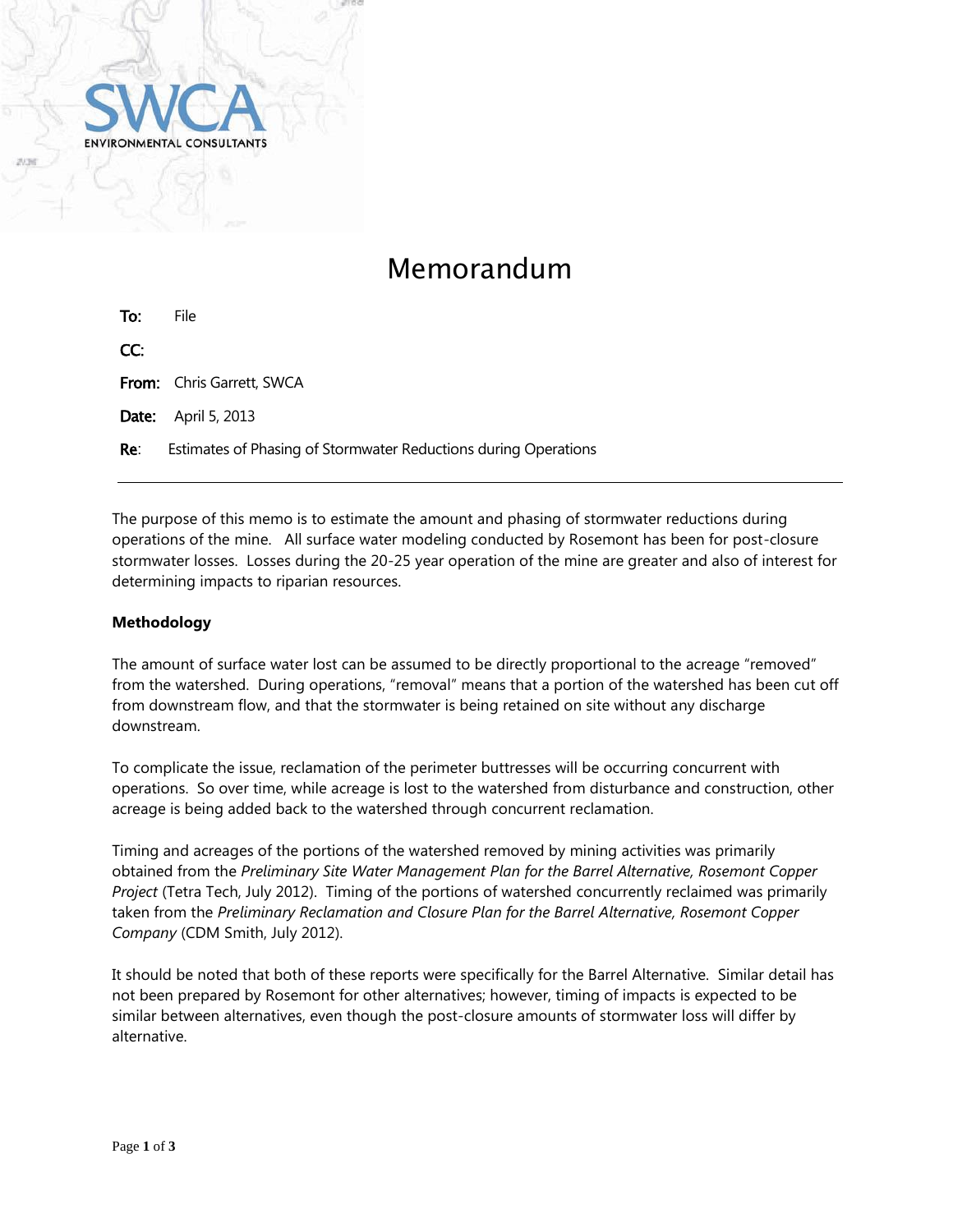### **Acreage Removed from Watershed**

Table 1 was compiled by looking at 12 sub-watershed areas defined in the Site Water Management Plan, and determining when runoff from those sub-watershed areas is lost to the downstream watershed (based on the figures included in the plan).

### **Acreage Concurrently Reclaimed**

The acreage concurrently reclaimed was obtained directly from the Reclamation and Closure Plan (Table 13-2).

### **Conclusions**

Under the assumption that flow reduction is approximately equivalent to the percentage of the watershed where stormwater is retained and isolated from downstream flow, the reduction in flow could be expected to be between 30 and 40 percent during the first 10 years of mine life. Most impacts actually occur by Year 7, and after that concurrent reclamation begins to improve the flow conditions until the reach postclosure conditions, which have been modeled.

The analysis provided is an estimate only, and should not be taken as actual stormflow modeling. For instance, based solely on acreages, the estimate predicts that flows should only be reduced by 5% at closure; however, actual surface water modeling indicates those reductions are closer to 17%.

Given the uncertainties involved with surface water modeling, and particularly with downstream impacts to riparian areas, these estimates are considered approximate but reasonable to inform the analysis.